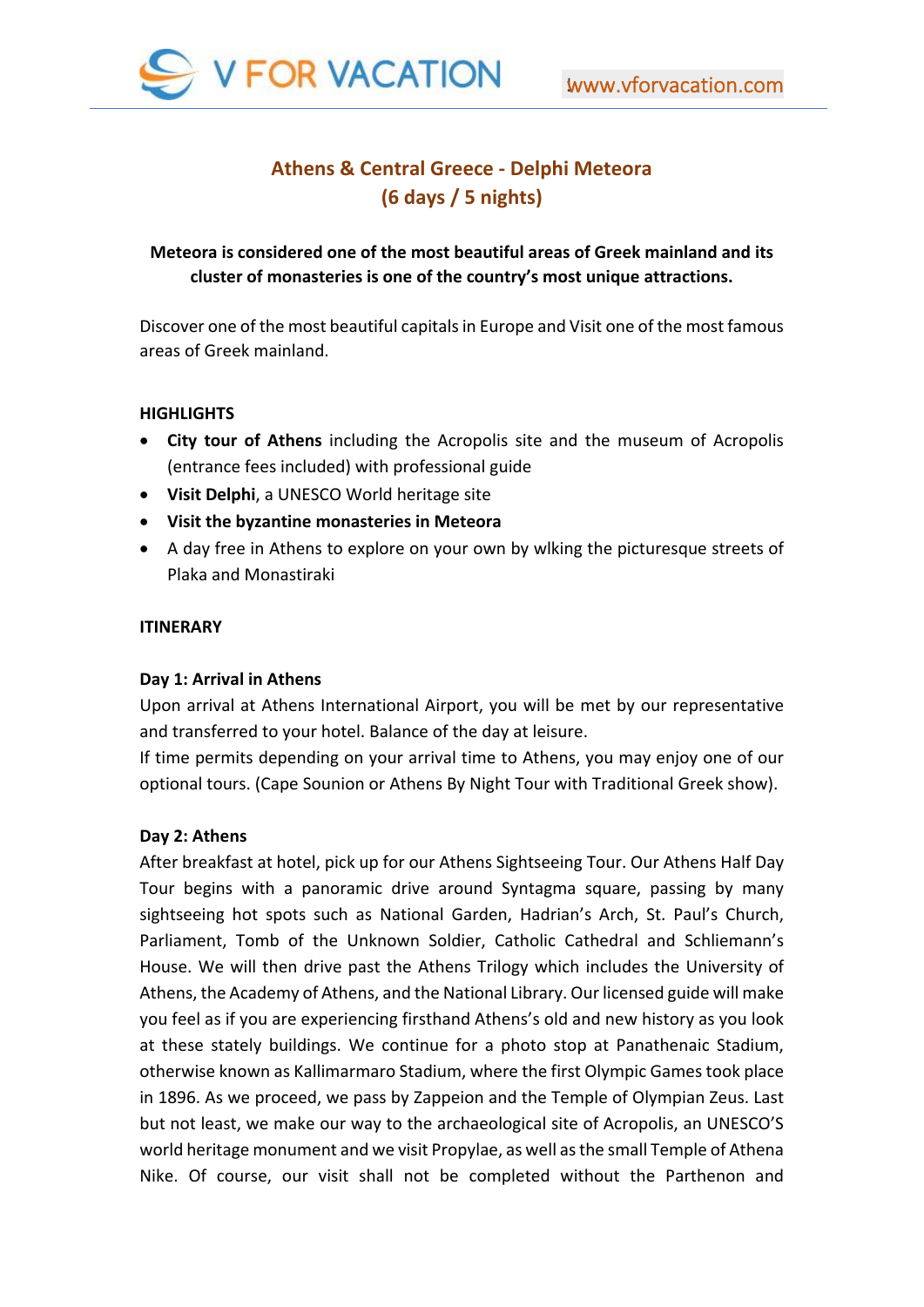

Erechtheion. The expert guided Athens sightseeing and museum tour continues with a pleasant short walk passing by Herodion and Dionysos Theater, in order to visit the New Acropolis Museum.

With this Athens half day tour you will enjoy one of the top UNESCO'S world heritage monuments.

At the end of our tour, return back to your hotel. Balance of the day at leisure.

#### **Day 3: Delphi**

After breakfast, pick up from hotel for your two day tour to Delphi and Meteora in order to explore some of the most famous sites in Greek mainland.

Passing through the spectacular sites of Boeotia, Thebes and Levadia, our first stop is Delphi, the center of earth and universe for Ancient Greeks. Famous for its theater, the Temple of Apollo and its ancient ruins, Delphi was considered the navel of the world and played a very important role in the classical ancient Greek world. We visit the archaeological site and the Temple of Apollo, famous for its oracle. In the afternoon, we depart for Kalambaka, by crossing the Thessalian plain in Central Greece through the cities of Lamia (short stop) and Trikala. Kalambaka is a small town built at the foot of the majestic Meteora grey rocks, just below the Monasteries (short stop for souvenirs).

Overnight stay in Kalambaka.

#### **Day 4: Kalambaka & Meteora**

Today, we depart in the morning for nearby Meteora on a tour of the cliff-top monasteries by visiting two different Byzantine Monasteries, built on top of rock towers and offering fantastic views over the plain. Meteora is included on the UNESCO world heritage monument list. The monasteries are perched on top of towers of sandstone, which provided the monks with totally inaccessible retreats for centuries. Meteora is considered one of the most beautiful areas of Greek mainland and its cluster of monasteries is one of the country's most unique attractions.

On our way back from the monasteries, there is an optional visit to a factory of Byzantine style icons. We return to Athens passing by the heroic monument of Leonidas, the King of Sparta in Thermopylae (short stop for photos).

The tour returns to Athens late in the afternoon.

#### **Day 5: Athens**

Day at leisure to explore Athens city on your own or join one of our capturing optional tours (Cape Sounion, 1 Day 3 Argosaronic Islands, 1 Day Delphi Tour or many others).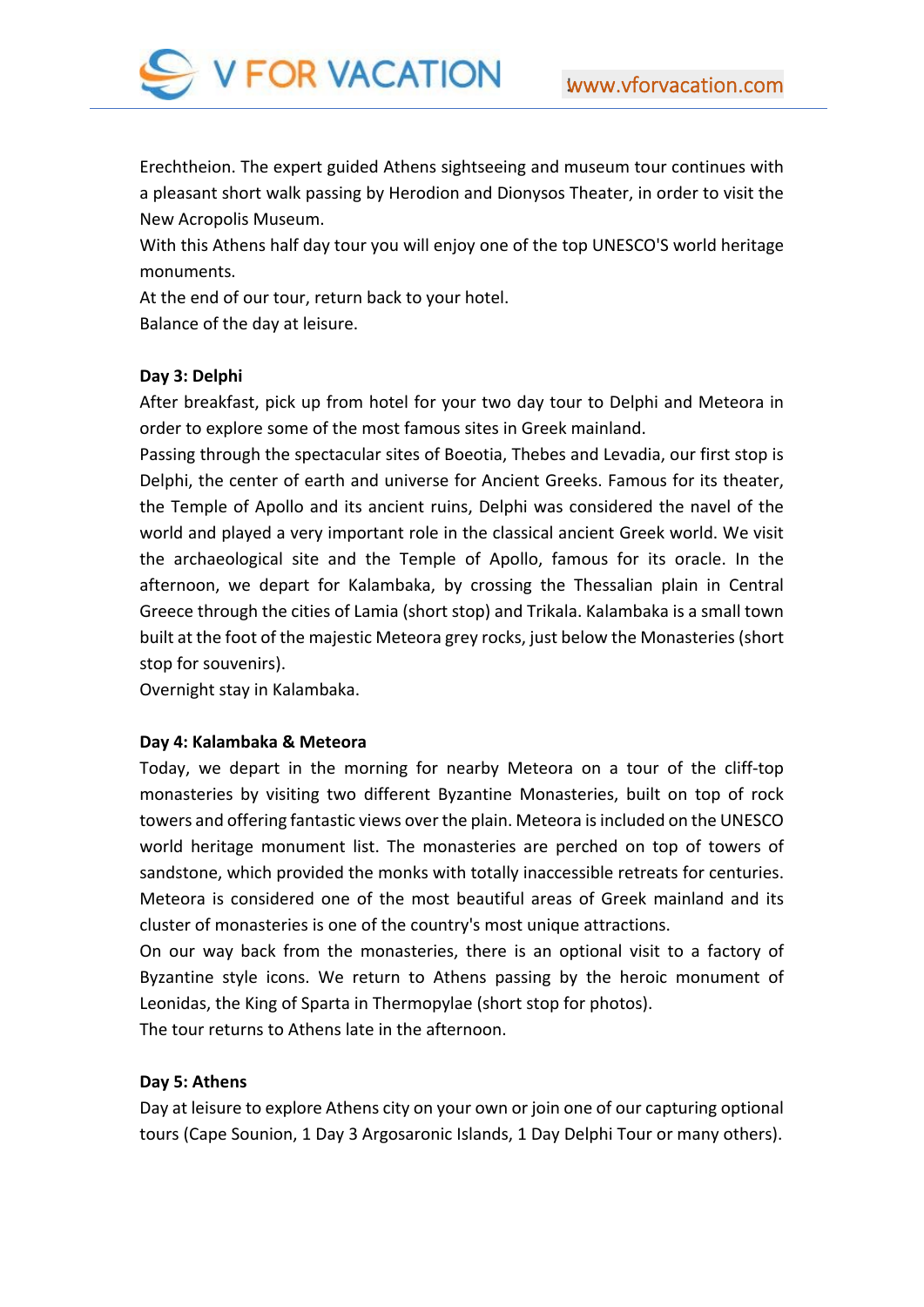

Don't miss the opportunity to make the most of your stay in Athens by getting to know its everyday life. Start your day with a walk to Athens city center, through the picturesque streets of Plaka and Monastiraki. Wander around the flea market of Monastiraki area or go for a shopping spree at Ermou Street, the main street market of Athens.

Enjoy your afternoon coffee by the sea at the Athenian Riviera, where you can visit the Floisvos Marina or Glyfada area. After some relaxing, a night out at the Athenian bars in the city center is a perfect end to a perfect day. Visit the Kolonaki area for some posh bars or the Karitsi square if you want to experience the alternative way of nightlife.

## **Day 6: Departure from Athens**

Breakfast at the hotel, morning at leisure for your last minute shopping or strolling down the streets of Athens.

Depending on your international departure flight, transfer to Athens International Airport.

#### **RATES**

#### **Prices p/p in Euros**

| <b>Travel Period</b>  | Dbl share p/p | <b>Sgl suppl</b> | <b>Hotels</b> | <b>Type of travel</b> |
|-----------------------|---------------|------------------|---------------|-----------------------|
| $01/04/21 - 31/10/21$ | 590           | 250              | $3*$          |                       |
| $01/04/21 - 31/10/21$ | 623           | 340              | $4*$          | Shared services       |
| $01/04/21 - 31/10/21$ | 735           | 450              | $5*$          |                       |

- In case of an increase in the VAT or other taxes, including entrance fees, rates are subject to change without prior notice.
- Rates may change during special periods such as Christmas, New Year, Easter, International Congresses, Conventions and Fairs.
- We would like to inform you that according to Government's law, from 01/01/2018 guests shall be required to pay directly to the hotel an "accommodation tax", per overnight, per room. This tax goes directly to the state and the Hotel and/or travel agents have no interference. In case such regulation comes into force in 2018, hotel guests shall be requested to pay the accommodation tax directly to the hotel and is not included in any of our offers.